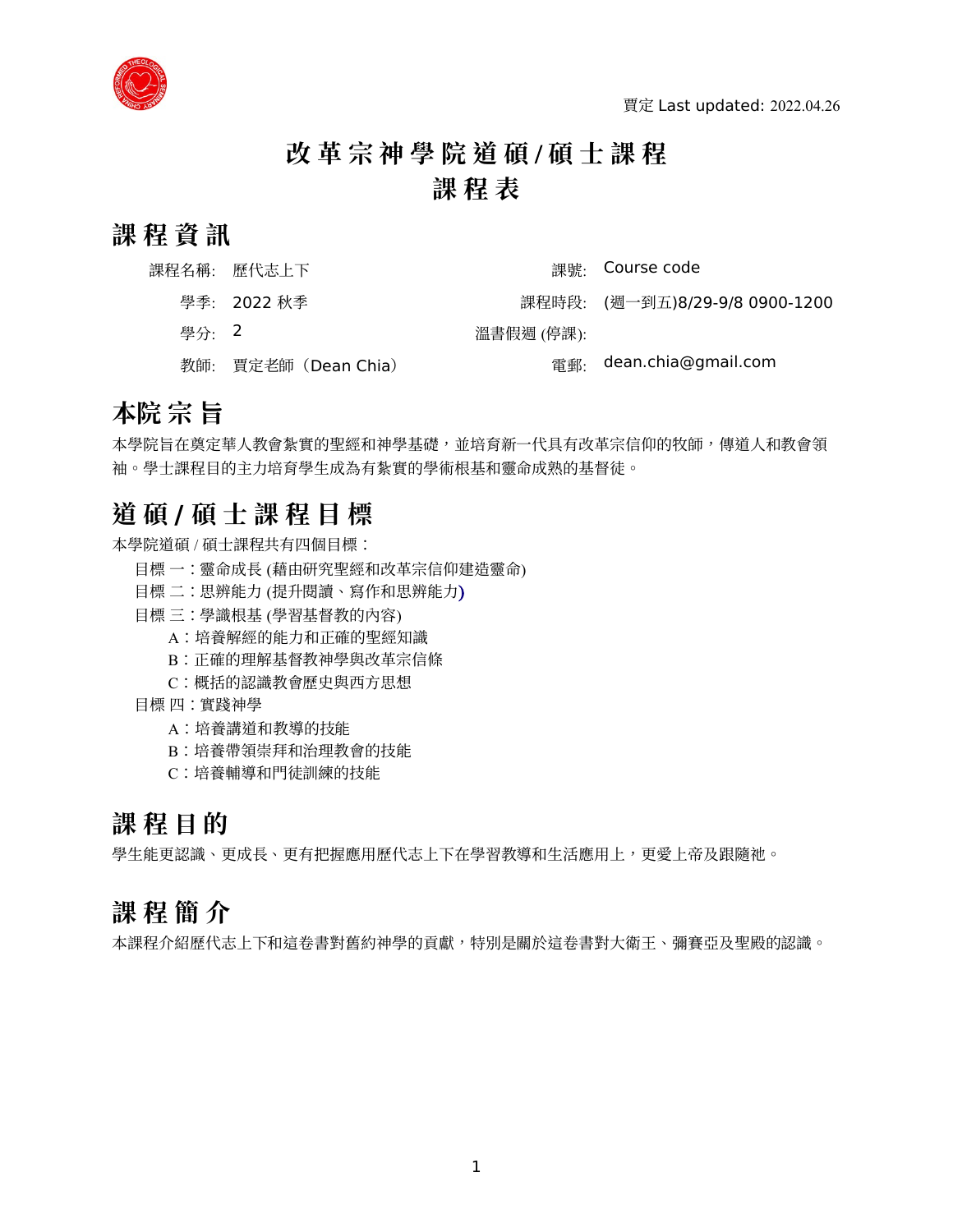



### **課 程 目 標**

本課程的目標:

- **1.** 更認識舊約時代歷史 (Supports 本科目標 三 A).
- **2.** 更認識歷代志的神學立場 (Supports 本科目標 三 A).
- **3.** 更了解如何讀舊約書卷,使我們更認識基督 (Supports 本科目標 三 A 三 B).

# **課 程 相 關 書 目**

參考書籍或講義/文章:

- **1.** Crossway ESV Bible Atlas (Crossway, 2010)
- **2.** Mark Boda, 1–2 Chronicles (Tyndale House, 2010):
- **3.** K. A. Kitchen, On the Reliability of the Old Testament (Eerdmans, 2006)
- **4.** Gary E. Schnittjer, Old Testament Use of Old Testament (Zondervan, 2021)

# **課 程 作 業 與 要 求**

- **1.** 課堂參與:
	- **(1)** 上課(27 小時)
	- **(2)** 不缺課
		- i. 不可抗力缺課可補看錄影
		- ii. 課堂上有問題積極發問
		- iii. 要繳自我評估和原因

#### **2. 閱讀要求(**Reading requirements**)** :

兩次的不間斷速讀(或聽)整卷歷代志上下

- **(1)** 讀(或聽)完寫下對歷代志的問題或感想
	- i. 第一次:課前或第一週讀完整卷時繳
		- (i) 此作業截止日為 2022.09.02 23:59,以及必需上載到 Moodle 系統裡正確的位置上。
	- ii. 第二次:第二週或全部課程結束後繳
		- (i) 此作業截止日為 2022.09.15 23:59,以及必需上載到 Moodle 系統裡正確的位置上。

#### **3. 課餘與同學們討論課堂所學**

例如:討論課堂上所學或自己對聖經的問題、掙扎等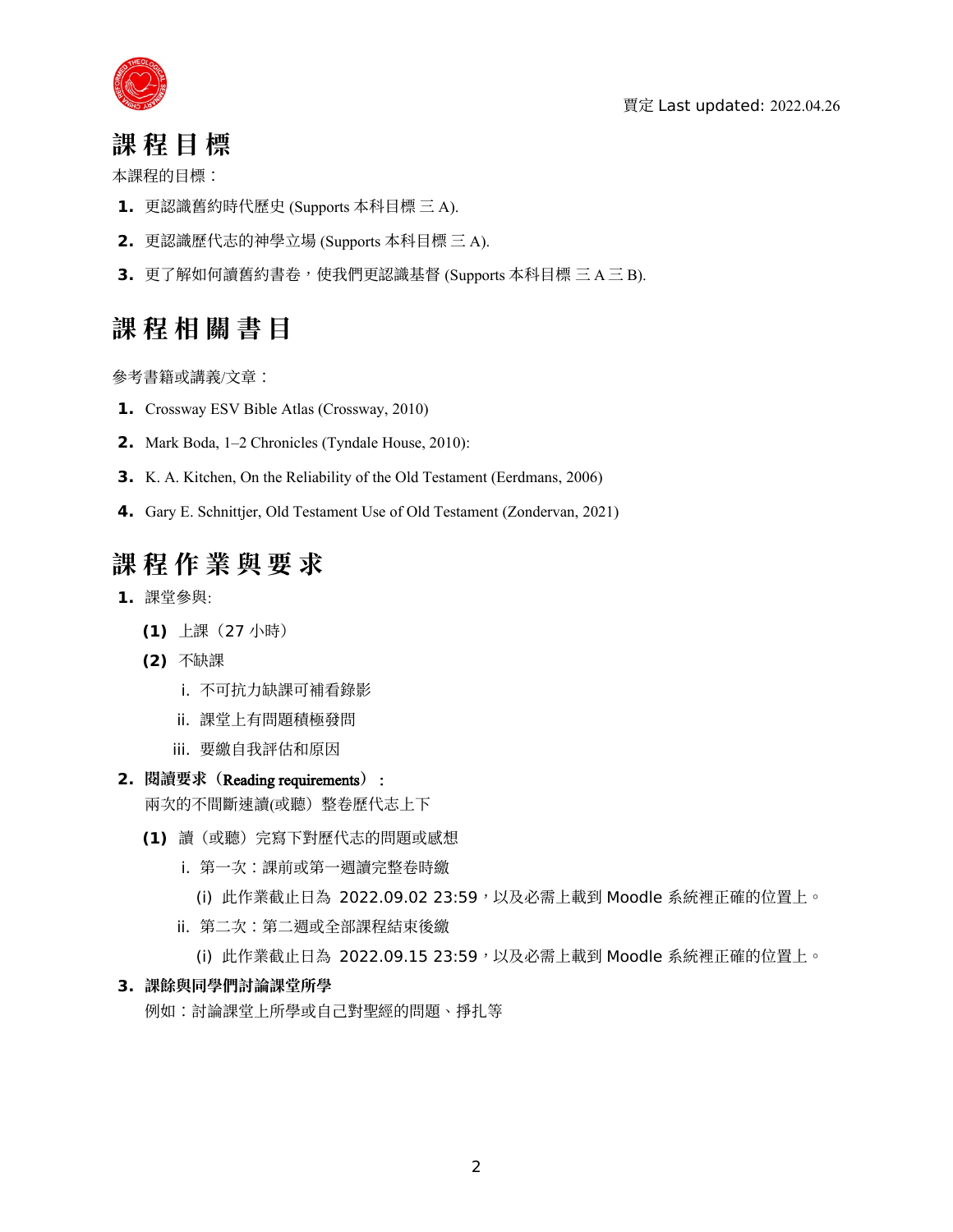

**4.** 報告:4500 字以下

題目(二選一):(一)找出並分析歷代志上下和撒母耳記上至列王紀下,對相同之人、事、物的不 同描述,幫助我們看見歷代志作者強調的神學觀點 或(二)找出單獨出現在歷代志上下的獨立事件或 人物描述,討論這些獨特經文幫助我們看見歷代志作者強調的神學觀點(皆要繳自我評估和原因) **此作業截止日為**2022.09.15 23:59**,以及必需上載到** Moodle **系統裡正確的位置上。**

### **作業比重與估計需用時數**

請把以下圖表複製到 Word 檔案上(或 LibreOffice ODT 檔案上),在「**實際時數**」那一欄輸入你所使用的 實際時數,並且加起來至少達 72 小時 (三學分課程),並且在整個課程結束前**上載到** Moodle **系統裡正確的** 位置上。假如時數不夠 72 小時, 你的成績會按著百分比來扣分。因此, 在這個課上請務必花上至少 72 小時!

|                  | 方式                    | 估計時數     | 實際時數 | 成績     |
|------------------|-----------------------|----------|------|--------|
|                  | 課堂參與                  | 27-28小時  |      | 25%    |
| $\overline{2}$ . | (歷代志上下 x2)<br>閱讀 (或聽) | 5-10小時   |      | $25\%$ |
| 3.               | 課餘與同學們討論課堂所學 (非正式)    | 5-10小時   |      | $0\%$  |
| $\overline{4}$ . | 報告                    | 13-18小時  |      | 50 $%$ |
|                  | 總共:                   | 50-66 小時 |      | 100%   |

# **課 程 教 學 計 畫 表**

所有相關的閱讀材料和作業要求都必須在上課之前完成。

| Topic<br>Date |          |                                    | 備註                      |  |  |  |  |
|---------------|----------|------------------------------------|-------------------------|--|--|--|--|
| 1.            | 8/29     | 書卷介紹和家譜一(猶大和利未)                    |                         |  |  |  |  |
|               | 2.8/30   | 家譜二(利未和便雅憫)                        |                         |  |  |  |  |
|               | 3.8/31   | 大衛(國家管理和上帝的約)                      |                         |  |  |  |  |
|               | 4. $9/1$ | 大衛和所羅門(利未人和約櫃)                     |                         |  |  |  |  |
|               | 5. $9/2$ | 所羅門和羅波安(國家管理)<br>9/2 之前繳整卷讀完的問題或感想 |                         |  |  |  |  |
|               | 6.9/5    | 所羅門二(國家管理)                         |                         |  |  |  |  |
|               | 7.9/6    | 猶大國王一                              |                         |  |  |  |  |
|               | 8.9/7    | 猶大國王二                              |                         |  |  |  |  |
| 9.            | 9/8      | 猶大國王三(被擄和復興)                       | 9/15 (23:59 前) 繳二讀感想及報告 |  |  |  |  |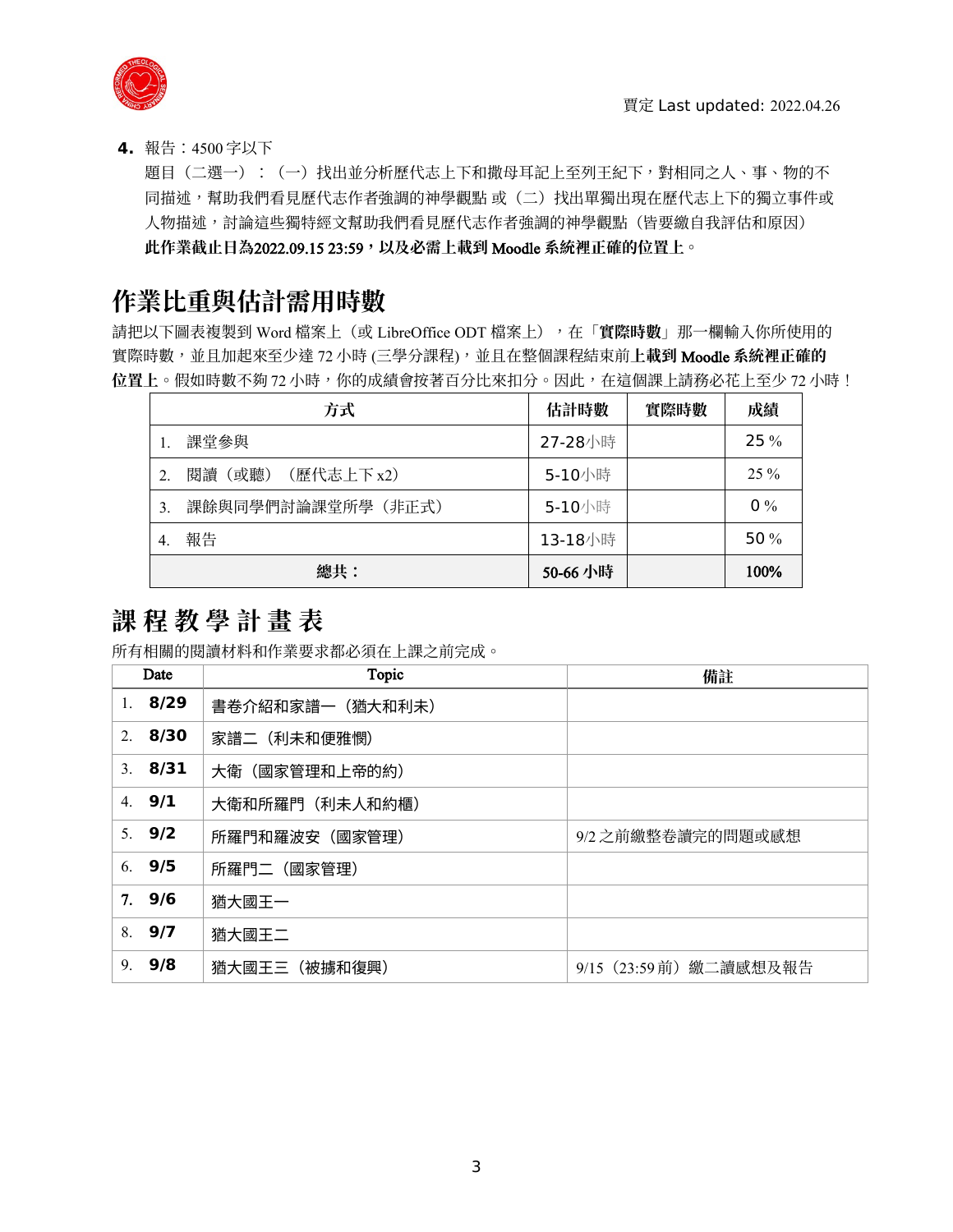

## **課 程 守 則**

#### (一) 出席規定

除合理原因外,每個學生都應準時出席參加他或她註冊的每個課程。學生的出席率若未達標準,將無法獲 得課程的學分。 請參閱神學院的出席規定。

#### (二) 評分標準

教師給每項作業的分數從 100 到 0,或者從 A +到 F。我們將等級 A +到 F 轉換為數值,請看下圖。我們根據 上面給出的數值和百分比計算最終成績(以及對遲交作業或其他事項作出懲罰)。

| 成績                                        | $\mathbf{L}$ | . .         | -<br>$\overline{1}$ | $\mathbf{r}$<br>R.   | $\overline{\phantom{a}}$<br>. .<br>- | $\overline{\phantom{0}}$<br>⊷<br>`-<br><u>.</u> | $\sim$<br>◡ |             | ~<br>--   | $\sqrt{ }$<br>--<br>∸ | $\overline{\phantom{a}}$<br>∸ | -<br>.<br><u>.</u> |  |
|-------------------------------------------|--------------|-------------|---------------------|----------------------|--------------------------------------|-------------------------------------------------|-------------|-------------|-----------|-----------------------|-------------------------------|--------------------|--|
| . 申/<br>, <u>, , , , , , , , ,</u><br>刀數一 | 07           | $^{\Omega}$ | 90                  | O <sub>7</sub><br>Ο. | $\Omega$<br>63                       | 80                                              | $-$         | $\sim$<br>ັ | 70<br>1 U | v                     | "                             | - -<br>60          |  |

所有未被上交的作業的分數會獲得 F 的成績和 0 分。因此,上交只完成了部分的作業,總比什麼都不上交 要好。

(三) 退課, 延後和遲交

學生可以在上課的第三週之前退課(需繳納變更費)。 學生可以在課程的第 8 週之前要求不完整(I)。 無 論出於何種原因,老師只能為任何課程提供最多兩週的延期。 除此之外,所有擴展請求都必須到教學會議 上做出決定。 允許的延期僅適用於醫療緊急情況,孩子的出生,家庭死亡或意外的改變生活的困難。 教會 事工的忙碌不是擴展的允許原因。 未能提交要求的作業的學生將根據提交的作業進行評分,並將成績記錄 在成績單上,直到支付學費罰款並完成補習作業為止。

(四) 關於抄襲

從法律和道德的角度,侵犯版權和剽竊,都是嚴重的罪行。剽竊他人的作品或論點,成績會被取消, 課程被評為不合格或被神學院開除。 請參閱神學院的剽竊規定。

### **其 他 課 程 陳 述**

- (一) 學術申訴和解決爭議的方法,請參閱神學院的《學生手冊》。
- (二) 更改本課程的權利。 本課程大綱只是一個教學原則。 這不是一份合同,在合理需要的情況下,教師可以作 出更改。

### **推薦 / 延伸閱讀或資源(參考書)**

- **1.** Crossway ESV Bible Atlas (Crossway, 2010)
- **2.** Mark Boda, 1–2 Chronicles (Tyndale House, 2010)
- **3.** K. A. Kitchen, On the Reliability of the Old Testament (Eerdmans, 2006)
- **4.** Gary E. Schnittjer, Old Testament Use of Old Testament (Zondervan, 2021)